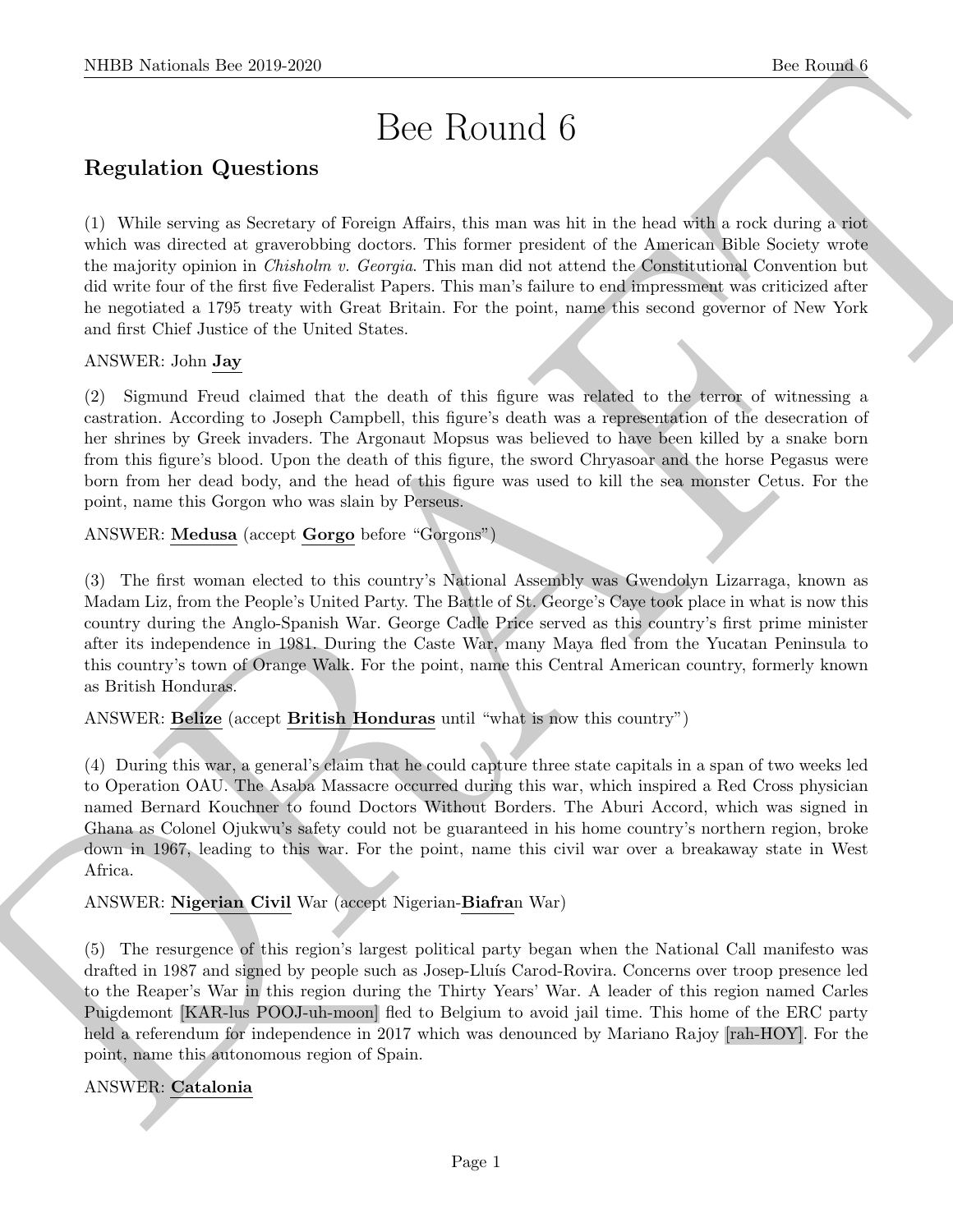NIBB Noticeals line 2019.229<br>
(C. A Answer six this statution the status of the Martingal Poles status the New York So Poles (C. A. Notice 1976)<br>
(C. A. Norther state with the statute statution of the New York Social Pole (6) A mayor with this surname refused to disband the Municipal Police during the New York City Police Riot. Another man with this surname was accused of "wanton slaughter" by Secretary of War William Howard Taft after the First Battle of Bud Dajo. A mayor of New York with this surname advocated for the city to secede from the U.S. during the Civil War. The Moro Crater Massacre on Mindanao was carried out by a leader with this surname who worked with Teddy Roosevelt to found the Rough Riders. For the point, name this shared surname of Fernando and Leonard.

#### ANSWER: Wood

(7) The dangers of testing at this location were suggested by physicist Toshiko Yuasa and realized in the Daigo Fukuryu Maru incident. Despite poor wind patterns, the head of J-Division, Alvin C. Graves, authorized a test at this location that contaminated the north end of the Ralik Chain. In 1988, a tribunal in the Marshall Islands was set up to deal with issues arising from testing at this location. Castle Bravo was detonated at, for the point, what atoll, which, from 1946 to 1958, was the site of twenty-three nuclear weapons tests?

#### ANSWER: Bikini Atoll (accept Eschscholtz Atoll)

(8) Following this conflict, two symbolic bronze Yue drums were melted down to make an equestrian statue for the Emperor. One leader of this conflict killed a tiger and used the skin to write a declaration of war, and Ma Yuan was appointed to put down this rebellion. Following this conflict's 43 A.D. conclusion, two copper columns were erected to mark the southern boundary of the territory of the Guangwu Emperor. For the point, name this armed uprising against the Han Dynasty in Vietnam, named for the two women who led it.

ANSWER: Trung Sisters' Rebellion (accept equivalent's for Rebellion such as Revolt or Uprising; prompt on answers about Vietnam revolting against the Han or China)

(9) While on an expedition, this man produced a report on the possibility of a Russian invasion of Xinjiang [SHIN-JONG]. This man often signed his name as Kustaa while serving as regent for Frederick Charles of Hesse. Thor Damen recorded a conversation between Hitler and this man on his 75th birthday. This man led the White Guards during a 1919 Civil War and planned the construction of a defensive fortification on the Karelian Isthmus that was not complete by the Winter War. For the point, name this commander-in-chief of Finnish forces during World War Two.

#### ANSWER: Carl Gustaf Emil Mannerheim

(10) George and Ira Gershwin parodied this man with the character Alexander Throttlebottom in their musical Of Thee I Sing. Joseph R. Burton's 1906 indictment on mail fraud charges led to this man's first appointment to the Senate for Kansas during which he spent eight days as President pro Tempore. This man's comment "good times are just around the corner" was misattributed to his superior, contributing to an election loss in 1932. For the point, name this highest elected official of Native American descent, vice president under Herbert Hoover.

# ANSWER: Charles Curtis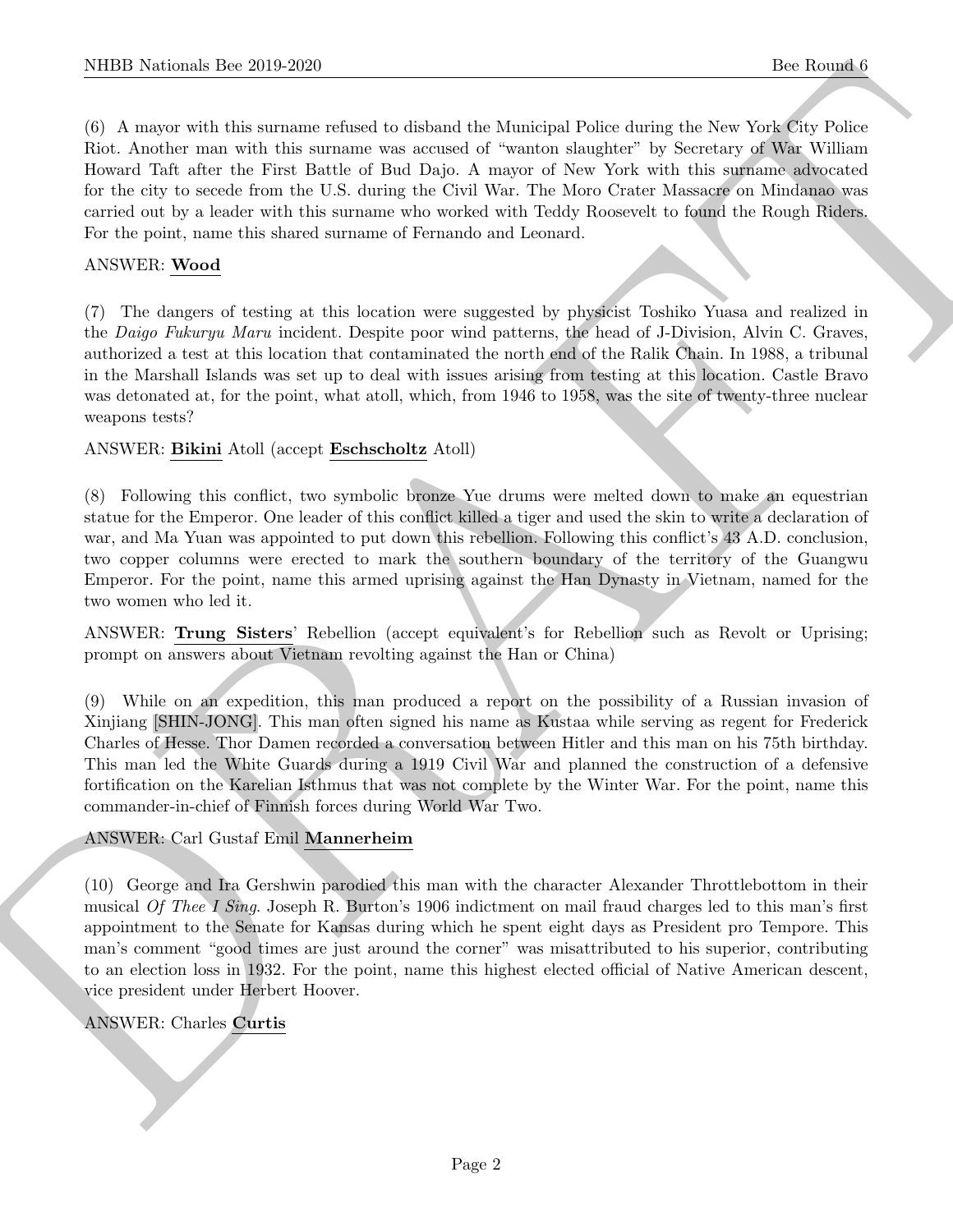(11) In this work, a Pokanoket guide named Hobomok is described as a "friend of the white men." The title character of this work served during the Eighty Years' War and was living in Leiden when he was hired as a military advisor and elected as commander by a group of English Separatists. The line "Why" don't you speak for yourself, John?" exposes the love triangle of this poem which the poem's author claimed was historical. The marriage of Priscilla Mullins and John Alden is featured in, for the point, what Henry Wadsworth Longfellow narrative poem set in Plymouth Colony?

#### ANSWER: The Courtship of Miles Standish

(12) This man lost two fingers on his left hand at the Battle of Tsushima during the Russo-Japanese War. This man became fluent in English and knowledgeable of American culture as a result of his studies at Harvard and two tours as a military attaché in the US. This man was killed as a result of Operation Vengeance, during which his transport plane was shot down by American fighters over Bougainville Island. For the point, name this Japanese admiral who served as Commander in Chief of the Japanese Navy during World War Two.

#### ANSWER: Isoruku Yamamoto (accept Isoroku Takano)

(13) This man entrusted Percy Girouard with building a military railroad during a campaign in which this man defeated Osman Digna at the Battle of Atbara. Emily Hobhouse criticized this man's expansion of the internment camp system that he inherited from Lord Roberts. Killed when the HMS Hampshire hit a German mine in the North Sea, this man had earlier struck a decisive blow to the Mahdist revolt after a victory at Omdurman in Sudan. For the point, name this Secretary of State for War who organized Britain's volunteer army in the early days of World War One.

#### ANSWER: Herbert Kitchener (accept 1st Earl Kitchener)

(14) Joseph Warren Revere raised the American flag for this nation after reading out naval commander John Sloat's proclamation. The Battle of Olompali was fought to preserve this nation's independence. This nation was founded by William B. Ide after the capture of Sonoma by Ezekiel Merritt. Mariano Guadalupe Vallejo was opposed by the founders of this nation, who were secretly supported by John C. Frémont. For the point, name this short-lived Republic declared during the Mexican-American War.

#### ANSWER: Bear Flag Republic (accept California Republic)

NIBB Noticeals line 200 200<br>
(1) In this case, a Possible qualch mass Beloniak a detected on where the distribution of the state of the line of the state of the state of the state of the state of the state of the state of (15) The first recipient of this organization's Vare Trophy was Patty Berg, who was also its first president. This organization's first Major Championship was held in 1950 and was won a record four times by Mickey Wright and Betsy Rawls. Previously dominated by Americans, from 2015 to 2019, participants from South Korea and Thailand won 13 of the 15 major awards given by this organization. In 1996, Muffin Spencer-Devlin became the first out-lesbian competitor in this organization. For the point, name this oldest continuously operating US women's pro sports organization.

#### ANSWER: Ladies Professional Golf Association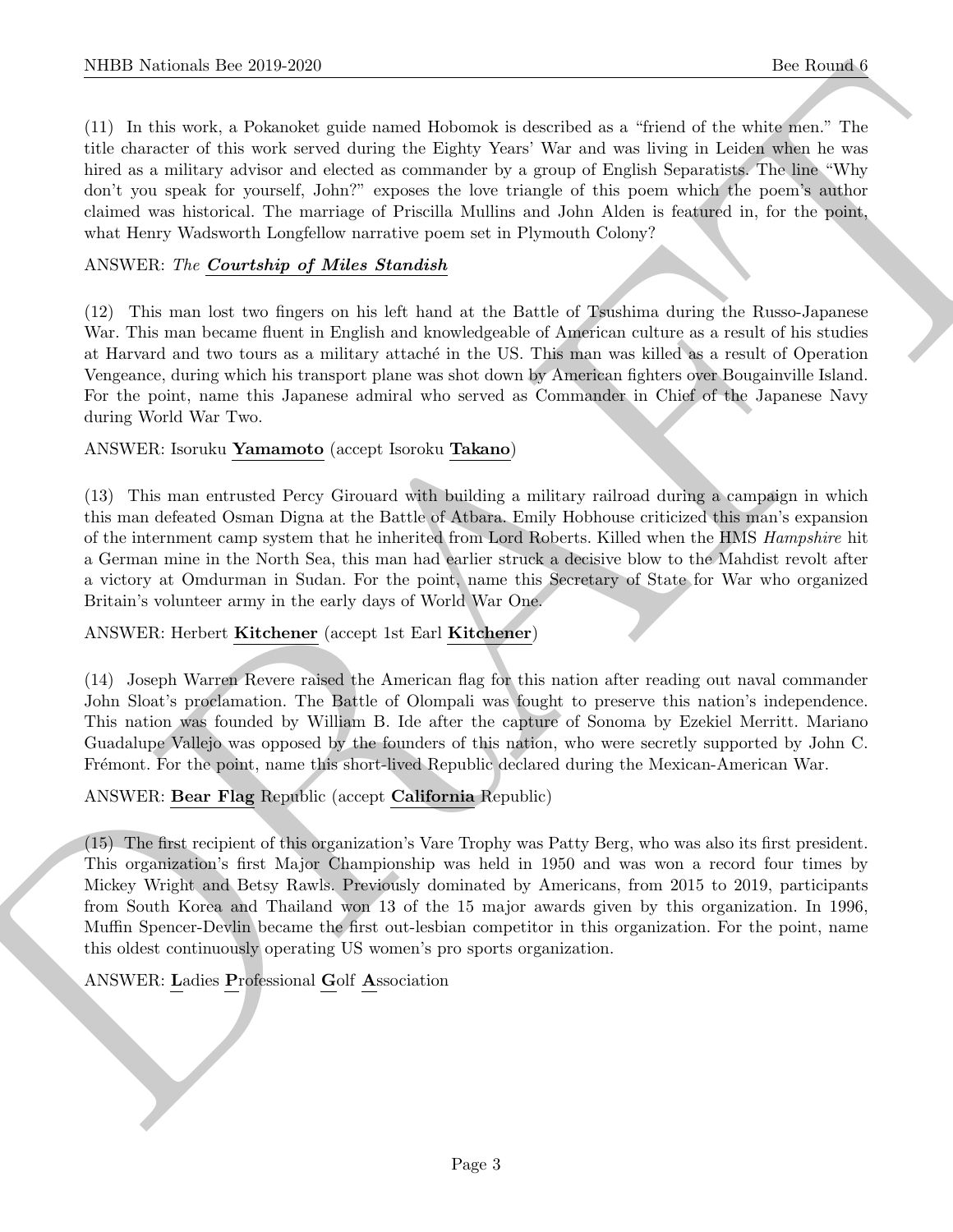(16) This empire's leader was to be surrounded by a foreign force of 6,000 troops by the terms of the 1802 Treaty of Bassein. The father of the founder of this empire served as a commander under Adil Shah. This empire lost its territory above the Sutlej River after Ahmad Shah Durrani defeated it at the Third Battle of Panipat. The best known ruler of this empire smuggled himself in a basket in order to escape imprisonment in Agra. That man was crowned as chatrapati of this empire in 1674. For the point, name this Indian empire ruled by Shivaji.

#### ANSWER: Maratha Empire (accept Maratha Confederacy)

(17) This man led a failed siege of Lilybaeum after being crowned king of Sicily by the city of Syracuse. This leader was briefly King of Macedon, but lost support after allowing the pillage of the Macedonian royal tombs by the Gauls. This king died while fighting in the city of Argos after failing to win a siege of Sparta. This man defeated the Romans at Heraclea and Asculum with the help of his war elephants, but was unable to prevent the capture of Tarentum. For the point, name this king of Epirus who lends his name to a victory at great cost.

#### ANSWER: Pyrrhus of Epirus

(18) This man called for a 24-person elected group to provide education and job training and make moral inspections in A Plan for Improving the Condition of the Free Blacks. In another work, this man claimed that Native Americans were less savage than European settlers after a massacre conducted by the Paxton Boys. This man claimed in his autobiography, published three years after his 1790 death, that a desire to work for "the good of the people" led him to invent a baffled stove. For the point, name this man, the first U.S. Postmaster General.

#### ANSWER: Benjamin Franklin

(19) This woman is named "The Accused" in an Agnes De Mille ballet that also features the "Pastor" and the "Mother." Five days before this woman's trial, Bertha Manchester was murdered, and this woman was a suspect. This woman said that she went away from her house for "20 minutes or possibly a half an hour" in her testimony for the murder of Abby Durfee Gray. After returning from New Bedford, this woman allegedly killed her father Andrew with "forty whacks." For the point, name this woman who was acquitted in 1892 for axe murders in Fall River, Massachusetts.

#### ANSWER: Lizzie Borden

NIEED Noticeals. Dev.260.3250<br>
100. This was not the manualistic is a factorized one of 0.00 linear to 100 linear to 100 linear to 100 linear to 100 lines in the 100 minimization of the manual shall the state of the manua (20) This man planned to train female doctors called hakimas by hiring French physician Antoine Clot [CLOH]. This man's son, Ibrahim, lost the Battle of Navarino in Greece, and his grandson, Isma'il, defaulted on loans, leading to the seizure of the Suez Canal by the UK. This man, who murdered the Mamluks in the Cairo Citadel to consolidate power, founded a dynasty that was ended by Gamal Abdel Nasser. For the point, name this early 19th century ruler who modernized Egypt and broke it away from Ottoman rule.

ANSWER: Muhammad Ali Pasha al-Mas'ud ibn Agha of Egypt and the Sudan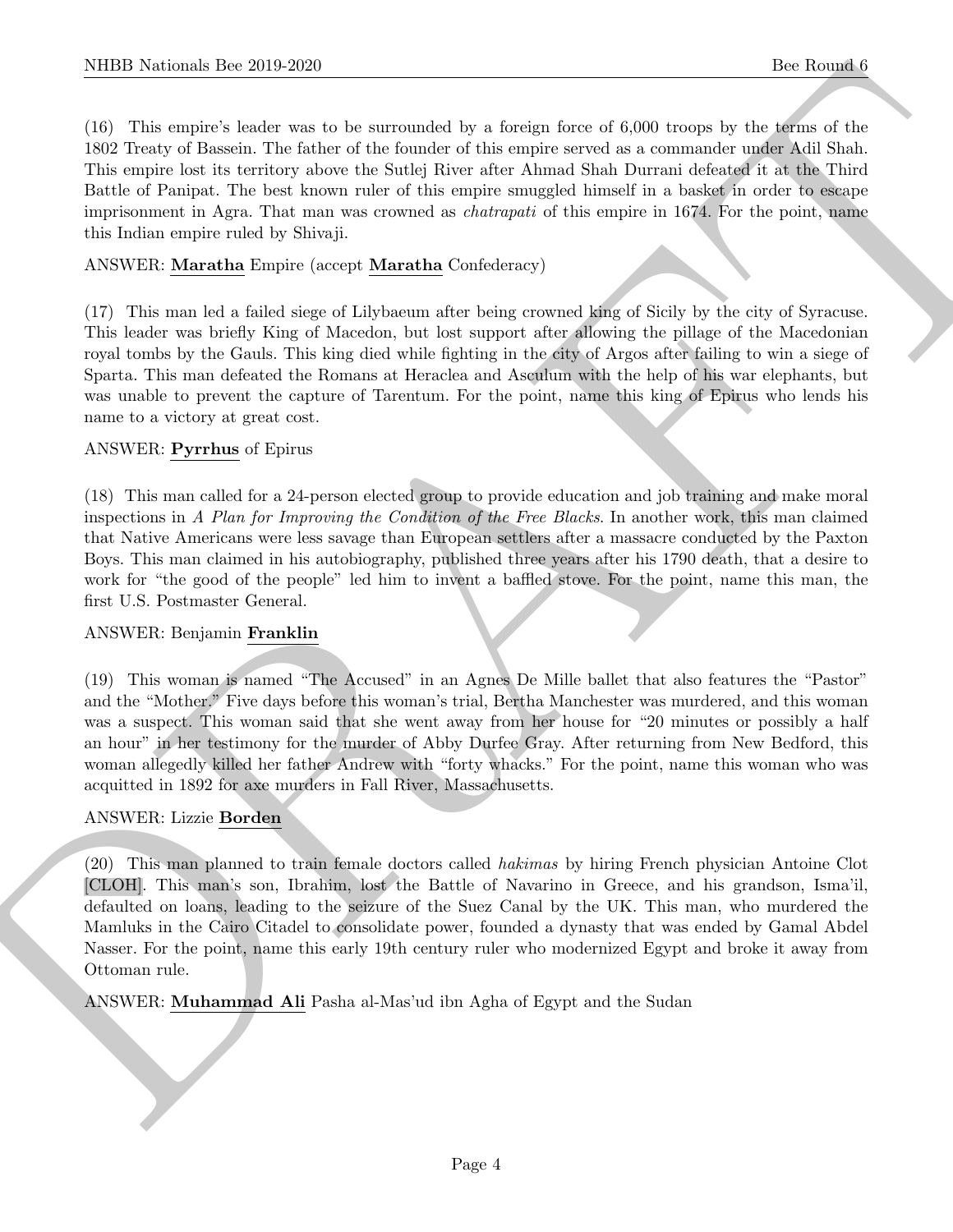NIBB Noticeals line 200 200<br>
(2) This mass of our state of the characteristic line Channel of the Malaka set of the Malaka set<br>
(2) The malaka set of the state of the state of the state of the Share of the Malaka set<br>
of (21) This man's forces defeated Rome at a battle called the "Cannae of the Middle Ages," the Battle of Monte Porzio. The Privilegium Minus was granted by this man to Henry II Jasomirgott, the Duke of Austria. For crushing Arnold of Brescia's revolt, this man was crowned by Pope Adrian IV. This German "sleeping hero" signed the Peace of Constance with several Lombard cities. The Hohenstaufen Henry VI succeeded, for the point, what Holy Roman Emperor who helped lead the Third Crusade and was nicknamed for his red beard?

#### ANSWER: Frederick I (accept Frederick Barbarossa, accept Friedrich I))

(22) The "Voice of [these people]," "Shorty" Powers, coined the term "A-OK." In 1985, Jake Garn became one of these people while serving as a US Senator from Utah. The Rogers Committee, which included Richard Feynman, investigated the death of seven members of this profession. Seven other members of this profession are profiled in Tom Wolfe's book The Right Stuff. Members of this profession were said to have "touched the face of God" following the *Challenger* Disaster. For the point, name this profession of The Mercury Seven.

#### ANSWER: Astronauts (accept Mercury Seven prior to "Garn")

(23) The name of this policy was coined by sociologist Charles Moskos, who was presenting it to opponent Sam Nunn. A 2010 case based on a lawsuit from the Log Cabin Republicans challenged this policy and led to an injunction against a Cabinet department. When defending this policy in 2000, Moskos focused on the concept of "modesty rights" involving showering, as opposed to the oft-cited "unit cohesion" argument. For the point, name this policy, created during the Clinton presidency and repealed in 2011, that allowed only closeted homosexuals to serve in the military.

#### ANSWER: Don't Ask, Don't Tell (accept DADT)

(24) This man attempted to restructure his country's economy with the help of Pedro Vuskovic. Another prominent advisor of this man, Carlos Prats, was removed after the failed Tank Putsch. To protect their holdings in the El Teniente mine, the Anaconda and Kennecott companies may have helped fund a coup against this man, who killed himself after rebels stormed the Palacio de La Moneda. This man nationalized the copper industry of his nation, prompting the CIA to back his overthrow. For the point, Augusto Pinochet succeeded what Marxist president of Chile?

#### ANSWER: Salvador Allende

(25) This ruler survived an assassination attempt during which the "infernal machine" killed eighteen people when fired by Giuseppe Marco Fieschi. As the Duke of Chartres, this ruler commanded a division under General Charles Dumouriez [DOO-MOHR-YAY] in the Valmy campaign. During this monarch's reign, the death of Jean Lamarque resulted in the June Rebellion. This monarch rose to power during the July Revolution that deposed Charles X but spent his last years in disguise in England. For the point, name this "Citizen King," the last king of France.

#### ANSWER: Louis-Philippe I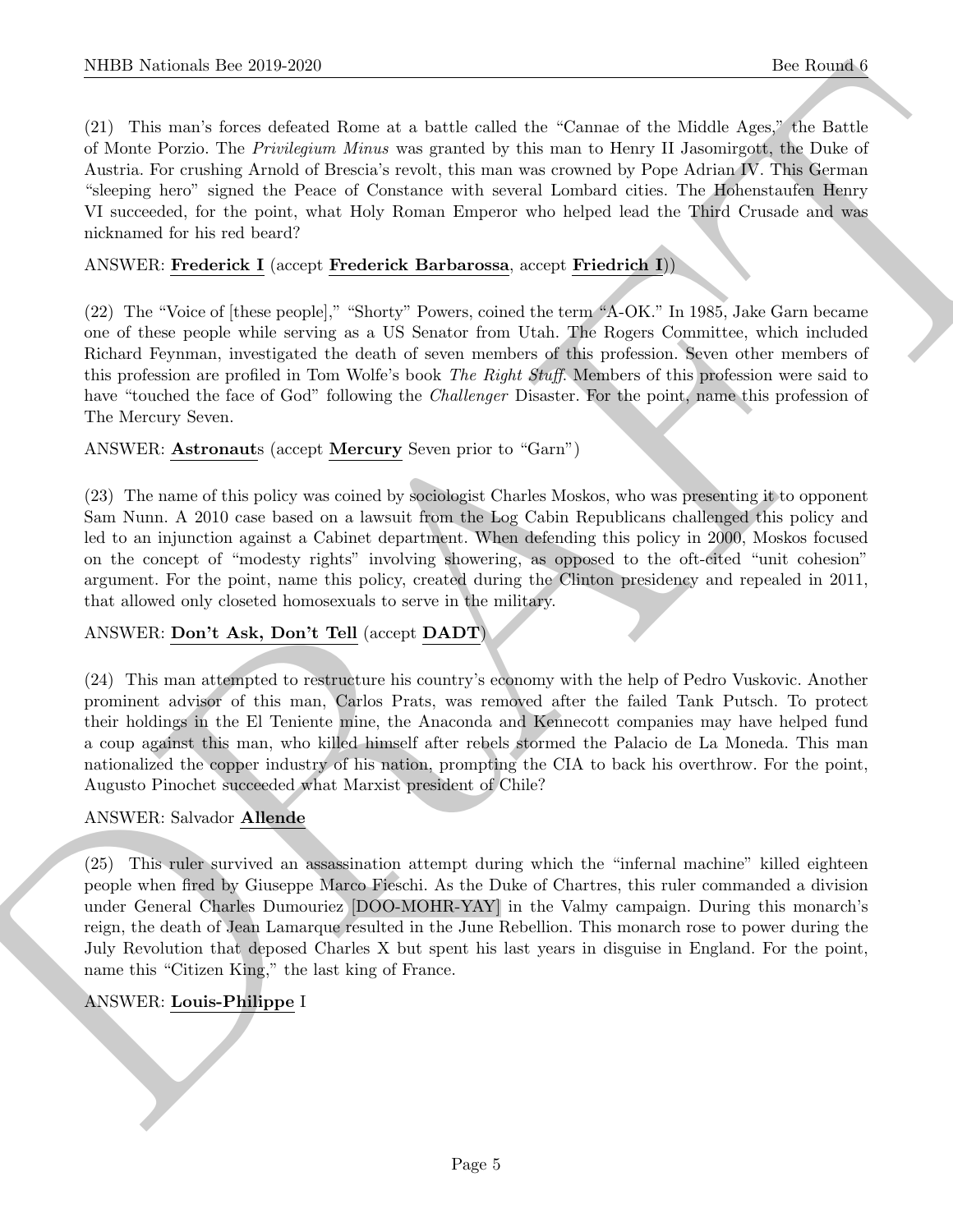(26) Detroit's mayor called this magazine "yellow" after a 1942 article about the city's poor racial morale. A revived version of this magazine debuted in 1936, with its first cover showing a photo of the Fort Peck Dam by Margaret Bourke-White. Robert Capa was killed while working for this magazine in Indochina. This magazine was the third periodical launched by Henry Luce, following Fortune and Time. For the point, name this magazine which emphasized photojournalism and published Alfred Eisenstaedt's photograph of a nurse embracing a sailor on V-J Day.

## ANSWER: Life

(27) This medium was used to create Greek Tanagra figurines as well as sculptures made by the Nok people in modern-day Nigeria. The Della Robbia family used tin as a glaze on statues in this medium during the Renaissance. Rivers of mercury may have flowed underground in a place "guarded" by six thousand sculptures made of this medium that was excavated in modern-day Xi'an [SHEE-AHN]. For the point, name this clay-based ceramic that was used to create thousands of warriors found in the tomb of emperor Qin Shi Huang.

ANSWER: Terracotta (accept Earthenware, prompt on "clay" or "ceramics" until mentioned)

(28) Ralph Perk, the mayor of this city, accidentally set his hair on fire while using a welding torch at a ribbon-cutting ceremony. Comedian Rich Little was threatened with a federal lawsuit by Representative Mary Rose Oakar after joking about this city that you could trick the Russians into not invading Poland by convincing them that it is this city. This city's branch of the United Way caused millions in damages in "Balloonfest '86." The Clean Water Act was passed in the aftermath of a river in this city catching on fire. For the point, name this Ohio city at the mouth of the Cuyahoga River.

#### ANSWER: Cleveland, Ohio

(29) After objecting to an event focused on these objects, Fusu was sent to serve with Meng Tian to guard the frontier. In his Records of the Grand Historian, Sima Qian recounted a speech announcing that anyone found in possession of these objects would be tattooed and sent to work on the Great Wall. Li Si may have pushed a ban on these objects to prevent the people from becoming enamored with the past. For the point, name these objects supposedly banned by the Qin Dynasty, exemplified by the Classic of History and the Classic of Poetry.

#### ANSWER: Books (accept classics)

DRAFT (30) This person became the subject of a widely-believed hoax after an interview on Russian television in which it was claimed that this person became a mushroom. Fanny Kaplan attempted to kill this leader outside of an arms factory. This man criticized his brother's interest in studying annelids, claiming he would never be a "revolutionist." This leader responded to the Scissors Crisis by instituting a "free market subject to state control" in the form of the New Economic Policy. For the point, name this first Chairman of the Council of People's Commisars.

ANSWER: Vladimir Lenin (accept Vladimir Ilyich Ulyanov)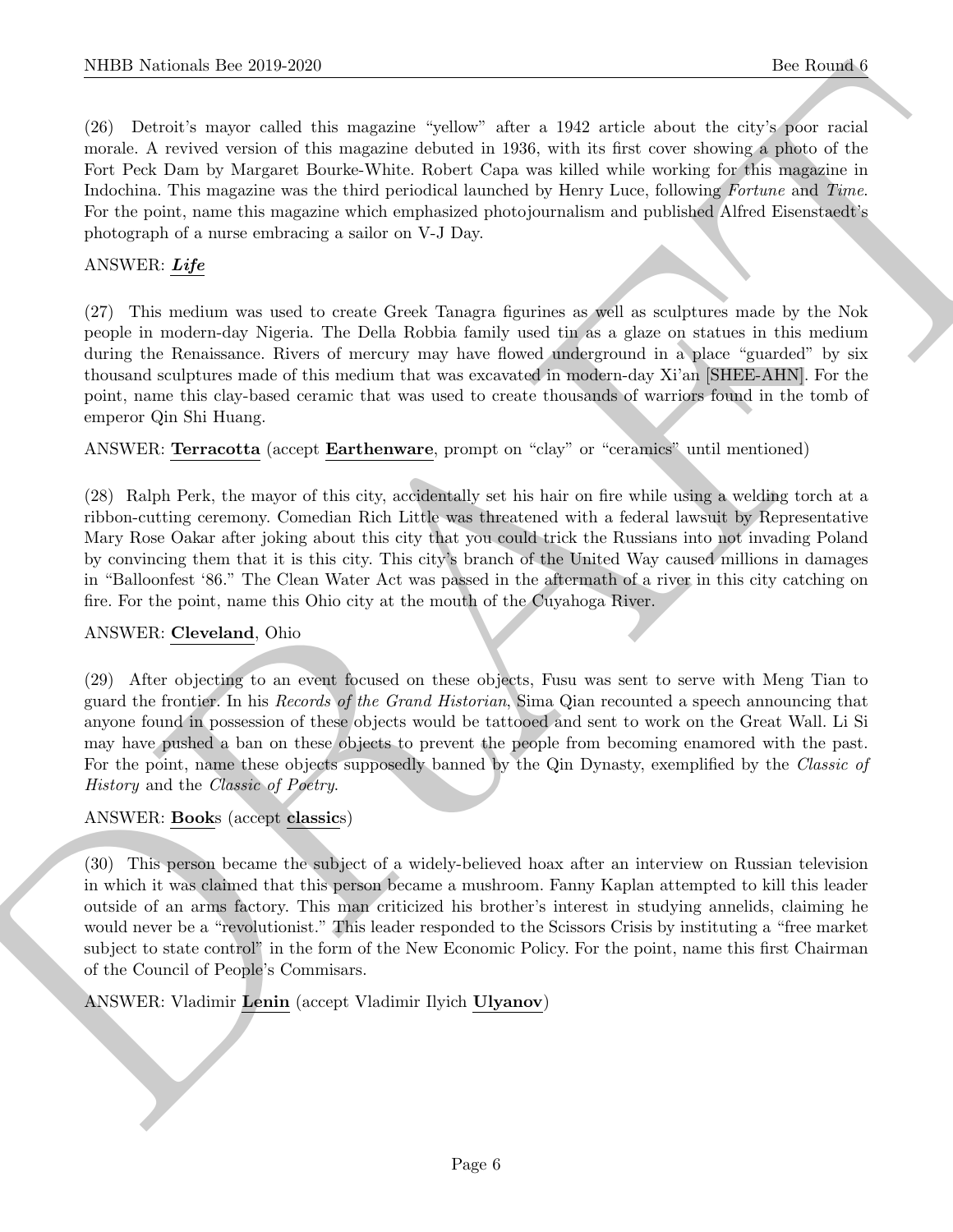NIBB Noticeals line 200 200<br>
1be Rounds downtown theoretical asset analy valid varieties it a small a superposite<br>
(3) In this case of a Analysis formula issue analysis and the Ferry extension is a problem red product of (31) In this city, Amadeo Giannini loaned money while carrying it around in a garbage wagon. Abe Ruef controlled this city's politics through his Union Labor Party, encouraging a violinist and president of this city's Musicians' Union to run for mayor. That mayor established the Committee of Fifty and let the commander of the Presidio, Frederick Funston, shoot looters in this city. Mayor "Handsome Gene" Schmitz was sent to San Quentin for extortion and bribery in 1907, just a year after he led relief efforts in, for the point, what California city?

#### ANSWER: San Francisco, California

(32) A thinker from this country argued that overcoming nihilism requires the use of nihilism. Another thinker from this country developed the idea of pure consciousness in An Inquiry Into the Good and argued that the idea of nothingness is the foundation of this country's philosophy. In a tract on Zazen meditation, a thinker from this country attacked the Rinzai school for using koans rather than mindfulness. For the point, name this home country of Dogen, Keiji Nishitani, and Kitaro Nishida, whose modern philosophical activity centers on the Kyoto School.

#### ANSWER: Japan (accept Nippon-koku; accept Nihon-koku)

(33) A U.S. Ambassador to this country named John Gordon Mein was shot by rebels of this country's Rebel Armed Forces. A dictator from this country used a scorched earth campaign to annihilate nearly 600 villages in his "beans and guns" plan and was overthrown by Oscar Humberto Mejía Víctores in 1983. Efraín Ríos Montt led this country, which was home to a woman who protested this nation's 36-year civil war and atrocities against its indigenous Mayan people. For the point, name this Central American country, home to Nobel Peace Prize winner Rigoberta Menchú.

#### ANSWER: Republic of Guatemala

(34) The last surviving member of this group was centenarian Del Berg who died in 2016. American composer Conlon Nancarrow was held at the Gurs internment camp after fighting with this group. This unit adopted the song "Jarama Valley," named for its first significant battle. George Nathan was appointed brigade Chief of Staff of this unit before his death at the Battle of Brunete. This unit suffered many casualties during the Battle of the Ebro. For the point, name this volunteer unit of American soldiers who fought in the Spanish Civil War, named for a U.S. President.

#### ANSWER: Abraham Lincoln Brigade (accept XV International Brigade, accept XV Brigada Internacional, accept Abraham Lincoln Battalion, accept Brigada Abraham Lincoln)

(35) Baroness Frederika Charlotte Riedesel kept a journal about her participation in this 19-day campaign. Troops captured after this campaign made up the Convention Army. Daniel Morgan legendarily ordered sniper Timothy Murphy to kill Simon Fraser at this campaign's Battle of Bemis Heights. John Burgoyne surrendered to Horatio Gates after this campaign. For the point, name this 1777 campaign, considered by many to be the turning point of the American Revolution.

ANSWER: Battle(s) of Saratoga (accept Saratoga campaign)